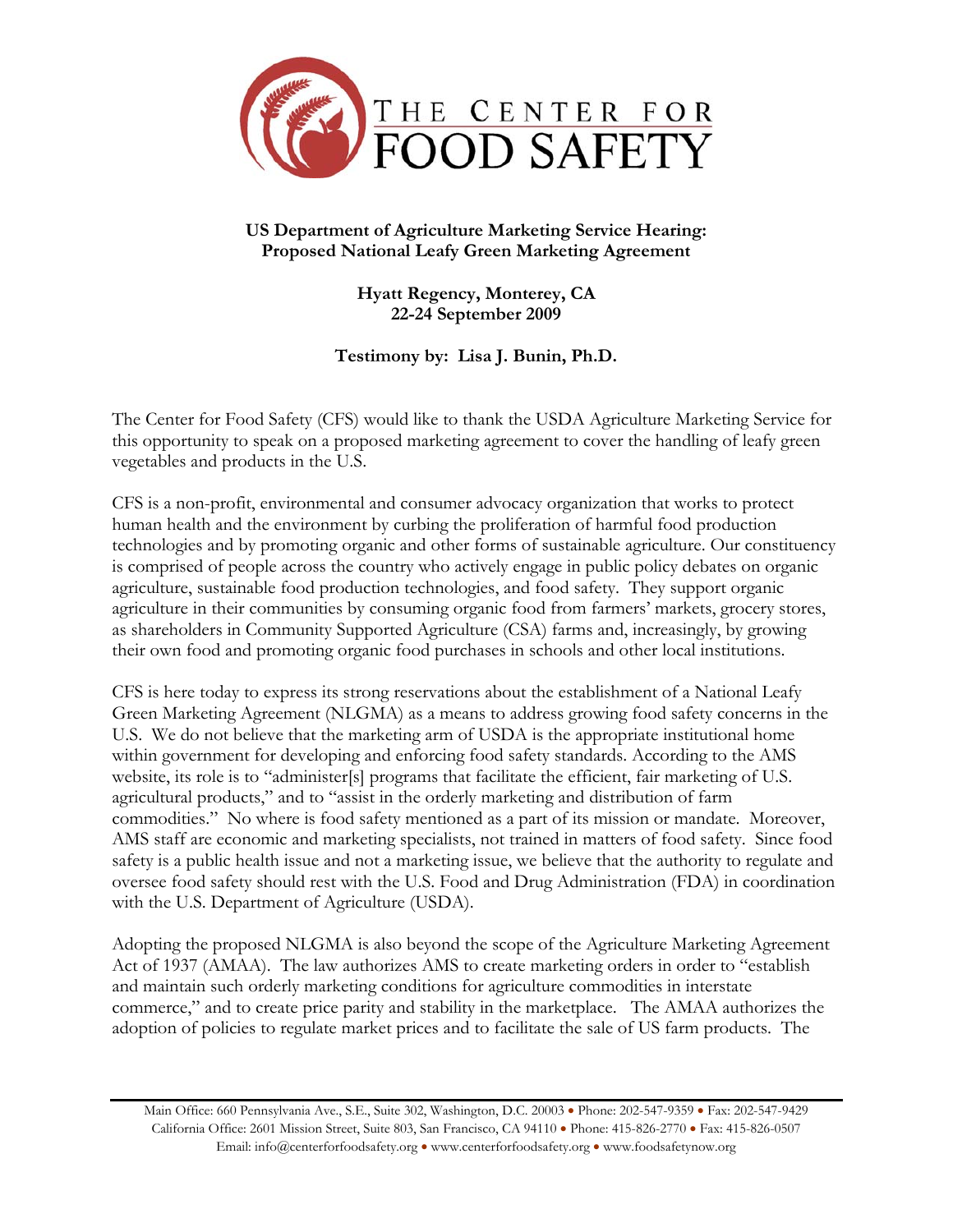AMAA, however, does not authorize the adoption of policies to address matters of food safety. To adopt such measures violate the AMAA by exceeding the statutory authority contained in the law.

Industry-proposed marketing agreements, such as the one we are here to discuss today, do not allow for adequate transparency and have much less public accountability than government-developed, directed, and enforced food safety programs. The public has the right to know how and where their food is grown and this right is more likely to be preserved through a federal rulemaking process than by an industry-driven agreement, without representation from the organic sector or consumers, and without public accountability. In fact, the public's right to know could be stifled by the implementation of an NLGMA in which industry members who develop the agreement also decide who will join their oversight and advisory committees, instead of opening up membership to a fair, open, public, and impartial application process. CFS believes that the development of a comprehensive food safety program is the job of our elected officials in Congress. They represent, and are directly accountable to, their constituents — the eating public. FDA should be the lead agency for the development of food safety standards on farms, where needed, in close coordination with USDA. And, USDA should be the lead agency for the implementation and enforcement of those farm standards.

While CFS wholeheartedly supports the creation of better guidance and training to promote food safety and more stringent oversight and regulation for food production, processing, and handling systems, we are deeply concerned about the potential negative effects on the environment and organic agriculture associated with the adoption of the national LGMA. We also wholeheartedly support the government and leafy green industry in taking swift action to prevent future food borne illnesses, but we expect that it will not be done at the expense of small and medium-sized farms, diverse cropping systems, wildlife and their habitats, biodiversity conservation, and clean waterways, particularly in the absence of science-based evidence to support those actions.<sup>[1](#page-1-0)</sup>

In what is known as the "salad bowl" of the Central Coast of California, farmers grow over 200 crop varieties, including 82,000 tons of lettuce from Monterey's Salinas Valley alone. This fertile bowl is uniquely situated within the watersheds of the Pajaro River, Salinas River, and Elkhorn Slough which empty into the Monterey Bay Marine Sanctuary, the largest, protected marine area in the U.S. The climate and fertile soil of the Central Coast allows for year round production of a diverse range of crops. Unfortunately, this productive landscape has become increasingly scarred and watersheds threatened as farmers degrade the natural environment in an attempt to comply with the California's LGMA requirements. This is taking place even despite the lack of scientific evidence that these actions will achieve the desired results of enhanced food safety.<sup>[2](#page-1-1)[3](#page-1-2)[4](#page-1-3)</sup> In the Salinas Valley, for example, after the 2006 E. Coli: 0157: H7 contamination of spinach was made public one could find piles of dead trees; grasses surrounding farms scraped bare; riparian habitats removed; extensive

 $\overline{a}$ 

<span id="page-1-0"></span><sup>&</sup>lt;sup>1</sup> Starmer, Elanor & Marie Kulick. (2009) "Bridging the GAPs, Strategies to Improve Produce Safety, Preserve Farm Diversity and Strengthen Local Food Systems, Food & Water Watch and Institute for Agriculture and Trade Policy.

<span id="page-1-1"></span><sup>&</sup>lt;sup>2</sup> Stuart, Diana, Carol Shennan, & Martha Brown. (Fall 2009) "Food Safety versus Environmental Protection on the Central California Coast: Exploring the Science Behind Apparent Conflict," The Center for Agroecology and Sustainable Food Systems, University of California, Santa Cruz, Research Brief #10.

<span id="page-1-2"></span><sup>&</sup>lt;sup>3</sup> Coke, Dale. (July 29, 2009) "Ready-to-Eat or Not: Examining the Impact of Leafy Green Marketing Agreements," testimony presented to Domestic Policy Subcommittee on Oversight and Government Reform, U.S. House of Representatives.

<span id="page-1-3"></span><sup>4</sup> Lochhead, Carolyn. (July 13, 2009) "Crops, pond destroyed in quest for food safety," *San Francisco Chronicle.*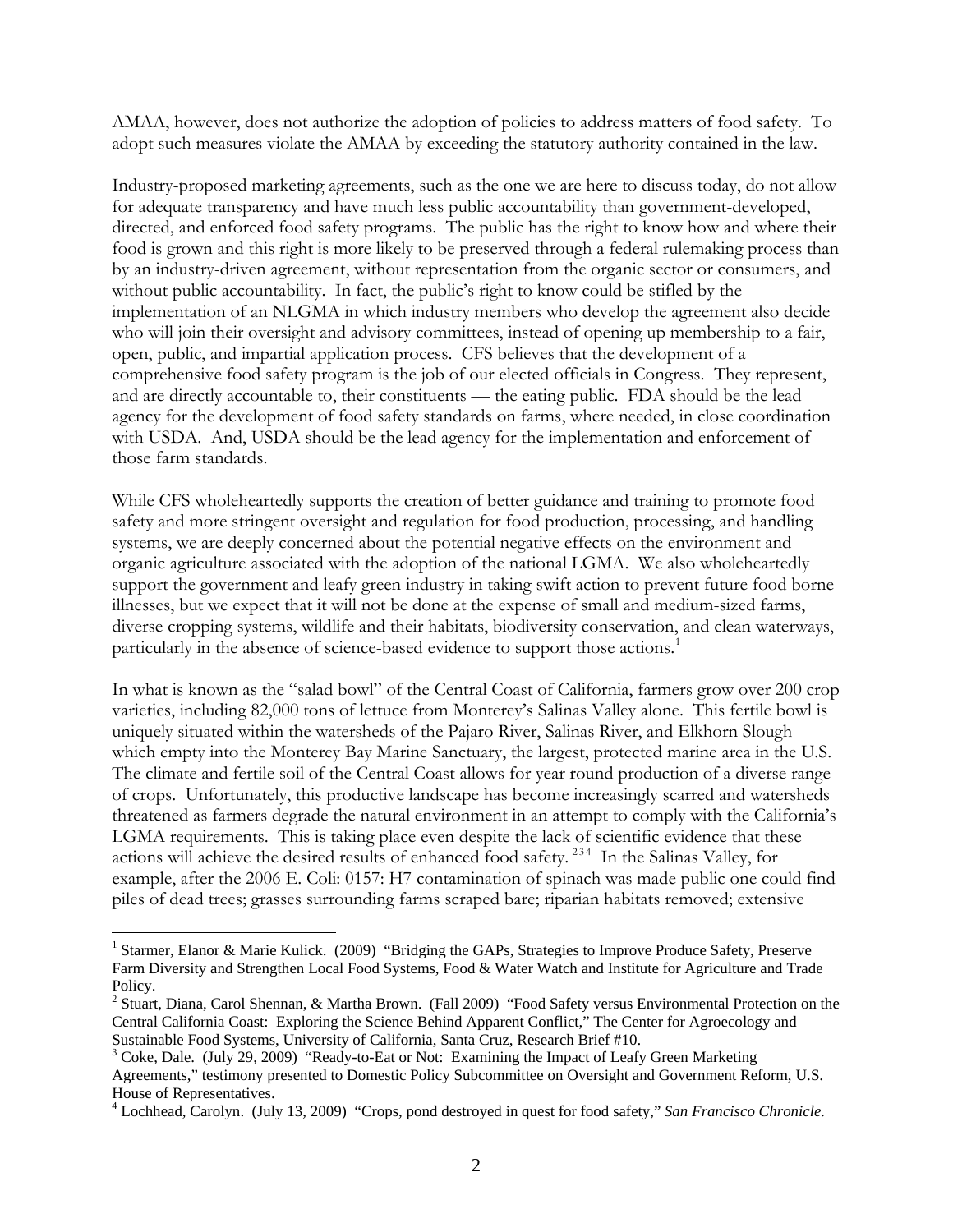fences built around property lines, disrupting the movement and feeding of wildlife; ponds bulldozed or sterilized with copper sulfate to kill frogs; and vegetative windbreaks destroyed, all to the detriment of the Salinas Valley Watershed.<sup>[5](#page-2-0)</sup> It is worth noting that this past Friday more than 1,700 boxes of spinach were recalled from a Salinas Valley distributor who is a signatory to the California LGMA.<sup>[6](#page-2-1)</sup> Despite claims from large processors of leafy greens that recalls will increase because of "ramped up routine inspections," such recalls do not provide evidence or public assurance that the source of contamination is being directly addressed and eliminated.

For CFS and its supporters, food safety is not just about eliminating microbial contamination from farms and processing facilities, it is also about looking at the full spectrum of factors that impinge upon delivering safe, nutritious, affordable, fresh food to consumers across the U.S. and abroad. Factors that have been overlooked in California's LGMA include: the adverse effects on farmworker, community, and environmental health of applying large doses of synthetic toxic pesticides and fertilizers on farms; water pollution from large livestock and poultry operations; the removal of beneficial insect and predator habitats that diminish the need for toxic pesticides; and the non-therapeutic use of antibiotics in livestock raised in confined animal feeding operations (CAFOs) which contribute to widespread antibiotic-resistant pathogens that find their way into consumers' salads. All of these factors negatively impinge upon food safety but have been left out of California's LGMA, which is purported to be the model for the NLGMA.

Factors that enhance food safety have been disregarded in California's LGMA as well, such the planting of trees, shrubs, and grasses to filter pathogenic dust and pesticides and to protect against agriculture run-off into waterways; intercropping on farms to attract beneficial insects and pest predators; and the use of green manures to build biologically active soils that fight and degrade pathogens. These types of biodiversity conservation measures, among others, are required on organic farms. In fact, the National Organic Standards Board recently adopted a plan to comprehensively address biodiversity with the full support of the National Organic Program.<sup>[8](#page-2-3)</sup> In accordance with the Organic Foods Production Act (OFPA), organic farmers, by the very nature of how they grow food, reduce food safety hazards because they are prohibited from applying contaminated sewage sludge on farmland, and using toxic, synthetic herbicides and pesticides. Organic farmers who use compost to build soil fertility follow strict organic rules for handling, testing, and applying manure-based compost on certified organic land to prevent pathogens such as *E. coli* 0157: H7. They are also in a better position to quickly identify the potential source of contamination due to their extensive record keeping requirements, mandated by the organic rules. In addition, organic inspectors who are intimately familiar with the practices of their organic farm clients could be trained to inspect for compliance with federally-mandated, food safety standards and become government-deputized, food safety inspectors on organic farms.

Critical social factors that are integral to delivering a nutritious and sustainable food supply to consumers across the country must be carefully considered in discussions about how to improve our nation's food safety. In particular, the critical role small and medium-sized farmers play in delivering

 $\overline{a}$ 

<span id="page-2-0"></span> $<sup>5</sup>$  (http://www.wildfarmalliance.org/Press%20Room/press\_room\_destruction.htm)</sup>

<span id="page-2-1"></span><sup>6</sup> Melendez, Claudia. (September 18, 2009) "Spinach recalled after salmonella test," *Santa Cruz, Sentinel (*http://www.santacruzsentinel.com/localnews/ci\_13367245).

 $\overline{7}$  Ibid.

<span id="page-2-3"></span><span id="page-2-2"></span><sup>&</sup>lt;sup>8</sup> National Organic Standards Board Joint Crops & Compliance, Accreditation, and Certification Committee. (March 5, 2009) "Implementation of Biodiversity Conservation in Organic Agriculture System." (http://www.ams.usda.gov/AMSv1.0/getfile?dDocName=STELPRDC5075826&acct=nosb)